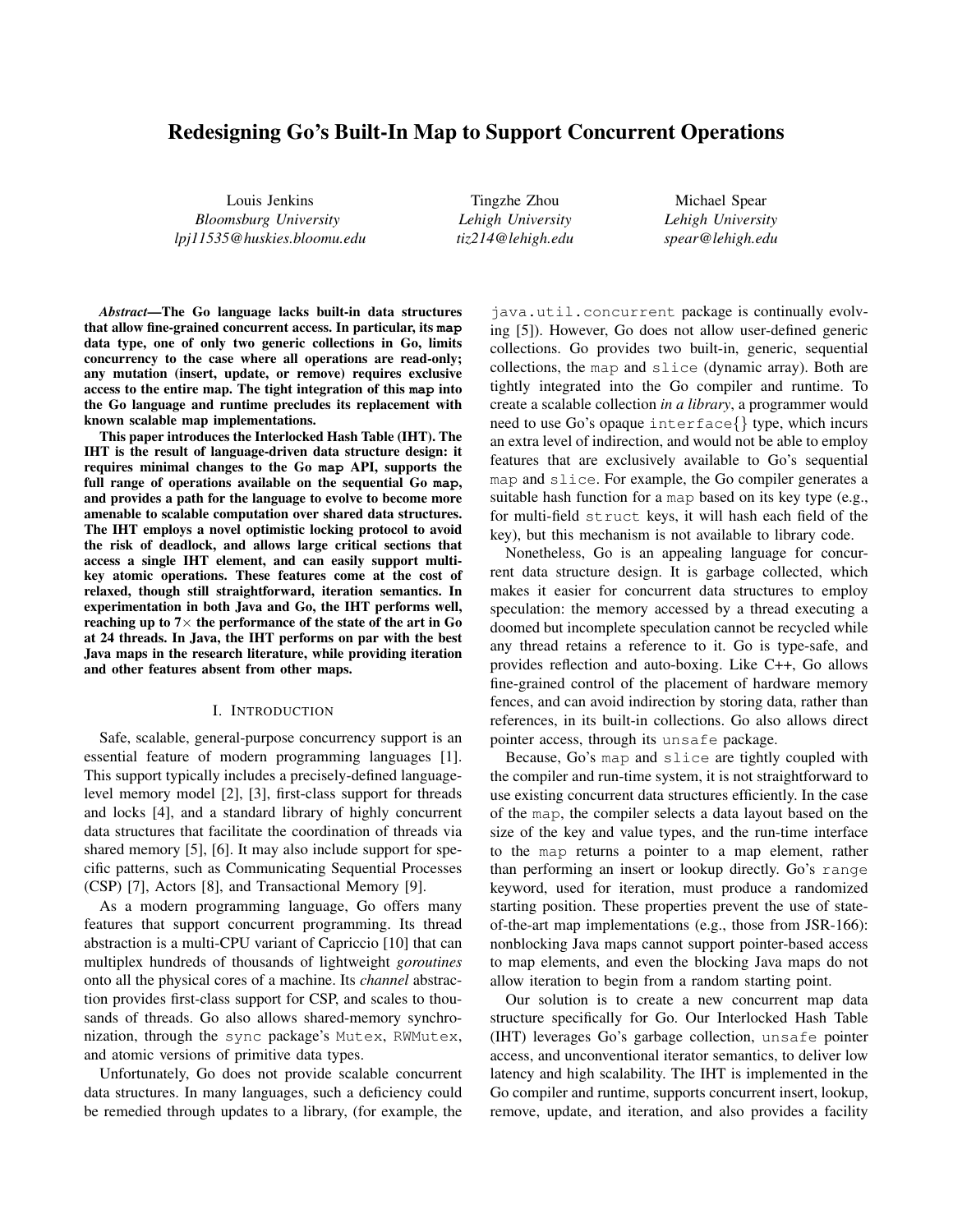through which programmers can write large critical sections over a single map element, or even multiple elements. In return for these features, the IHT offers weaker iteration guarantees than a sequential map: iteration will never return an item twice, or miss an item that was present for the duration of iteration, but it is not linearizable [11].

#### II. BACKGROUND AND RELATED WORK

We briefly discuss the features that most significantly affect high-performance concurrent data structure design, and also discuss the implementation of Go's sequential map.

#### *A. Concurrent Data Structure Design*

In order to scale, concurrent data structures must avoid interaction among threads. For lock-based algorithms, using fine-grained locks prevents threads from attaining mutual exclusion over too large of a region of memory, but introduce extra latency for each lock acquire/release. For nonblocking algorithms [12], the state of any thread cannot impede the forward progress of other threads. Particularly appealing are lock-free data structures, which do not allow deadlock or livelock but may admit starvation under pathological interleavings. These are often the most scalable and performant concurrent data structures [13].

Not all data structures can be made lock-free and fast. When an operation must atomically modify multiple locations to achieve its desired change to a data structure, the use of a single atomic hardware instruction, such as compareand-swap (CAS), may not be sufficient, necessitating the use of a software simulation of multi-word atomic operations (e.g., LLX/SCX [14] or multi-word CAS [15], [16]). The latency of multiple CAS instructions within these simulations, and the complex helping protocols needed to ensure forward progress, can reduce throughput and increase latency. Even when only one CAS instruction per operation is required, many lock-free data structures require atomic copying. For example, updating an element in a nonblocking set typically entails copying the element out of the set, modifying the copy, and then writing the new version back into the data structure. When the collection stores types larger than the machine word size, atomic copying becomes expensive.

Techniques like optimistic synchronization are often more important than nonblocking guarantees. Consider the lazy list [17]: it provides nonblocking lookup operations, but uses locks when inserting and removing elements. It avoids lock acquisitions during traversal; validates the presence of a node in the list *after* locking it, leaving marked-butinvalid entries in the list for other threads to clean up at a later time; and leverages garbage collection to ensure that data being accessed by concurrent "doomed" speculations is not reclaimed and re-allocated until after those speculations restart. The three most popular nonblocking maps also employ some of these techniques: the Split-Ordered List [18] and fixed-size nonblocking hashtable [19] use a nonblocking

| Returns an internal pointer to the $\nu$ corresponding       |
|--------------------------------------------------------------|
| to k, if found.                                              |
| Inserts $k$ and $\nu$ into the map, or updates them if $k$   |
| is already present.<br>Removes $k$ and its $v$ from the map. |
|                                                              |
| Initializes an iterator that iterates over k/v pairs in      |
| a randomized order.                                          |
| Yields a k/v pair from the map.                              |
|                                                              |

Table I: Compiler API for map accesses. k and v refer to a key and its value, respectively.

precursor to the lazy list as their fundamental data structure, and the lock-free resizable hashtable [20] lazily rehashes elements upon overflow of a bucket.

Concurrent data structures are usually designed to ensure linearizability [11]. Linearizability guarantees that every operation appears to happen at a single instant in time, somewhere between when the operation was invoked, and when it provided a response to its caller. In nonblocking data structures, the point at which an operation linearizes is usually some CAS operation it issues. In lock-based data structures, the linearization point is usually some instruction within a lock-based critical section [21].

Linearizable iteration is particularly challenging. The most straightforward approach, atomic snapshots, are complex and may not scale [22]. Worse, programmers wishing to perform modifications during iteration are poorly served by snapshots, which can return a stale copy of a large data structure. Many concurrent data structures relax their iterator semantics. In JSR-166, iteration over a priority queue may not return elements in priority order, and iteration over a queue may "miss" elements added to the queue. Still, these data structures guarantee that every element returned by the iterator was present in the data structure at the time when the iterator returned it. Several lock-based concurrent skiplists offer non-linearizable read-only iteration [23], [13], [21]. Others allow multi-location atomic operations, but only when the locations are known in advance [24].

#### *B. The Go Map: Implementation and Interface*

A simplified description of the interface to the Go map appears in Table I. The compiler translates map accesses into calls to five core functions. When a map is indexed as an rvalue (e.g.,value := map[key]), a call to mapaccess is generated. When a map is indexed as an lvalue (e.g., map[key]  $:=$  value), a call to mapassign is generated. Calls to delete an element in the map (e.g., delete(map, key)) are replaced with a call to mapdelete. Finally, both mapiterinit and mapiternext are generated during a for...range iteration over a map.

The Go map API fundamentally differs from the interfaces common in nonblocking data structures. It allows keys with sizes greater than a machine word, and hence techniques that rely on atomic reads of keys, such as the lazy list's wait-free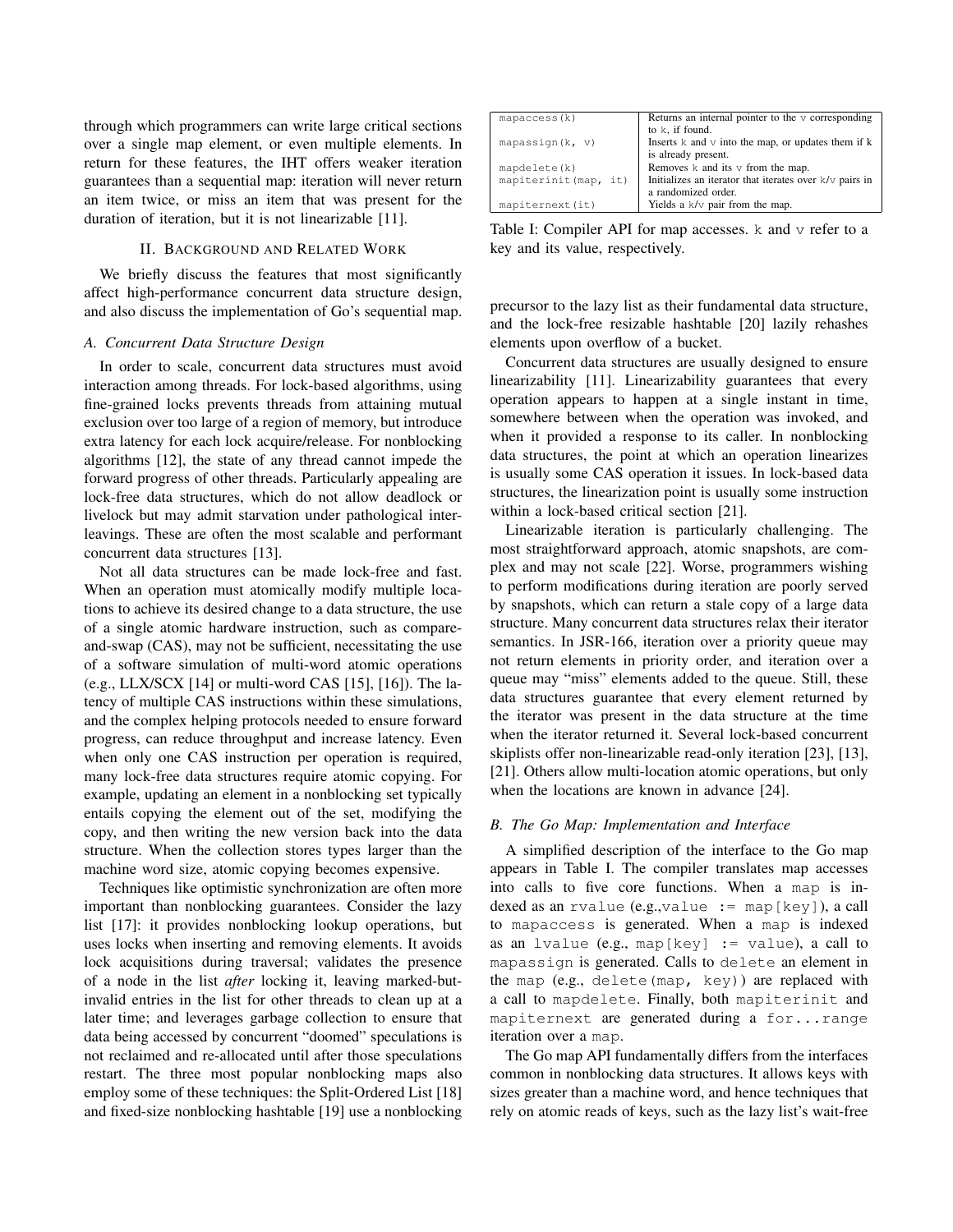Listing 1: IHT types. The ParentStruct type encapsulates information about the bucket within the parent PointerList that references any BaseObject.

| <b>Fields of BaseObject:</b> | $:$ CMLock<br><i>parent</i> : ParentStruct                                              | $\frac{1}{\sqrt{2}}$ spinlock + type identifier<br>// parent bucket                                                |
|------------------------------|-----------------------------------------------------------------------------------------|--------------------------------------------------------------------------------------------------------------------|
| size<br>hashkey<br>buckets   | Fields of PointerList (extends BaseObject):<br>: Integer<br>: Integer<br>: BaseObject[] | // size of buckets array<br>// seed for hash function<br>// ElementLists or PointerLists                           |
| count<br>keys<br>values      | Fields of ElementList (extends BaseObject):<br>: Integer<br>: KeyType[]<br>: ValType[]  | // number of active elements<br>// the keys stored in this ElementList<br>// the values stored in this ElementList |

contains operation, are not available. For lookup operations, mapaccess explicitly returns an internal pointer to a value inside of the map. This behavior, which resembles barriers in garbage collectors [25], is not compatible with nonblocking techniques, because the linearization point of the read occurs after the response of the lookup function. In a naïve concurrent implementation of this interface, the internal pointer returned by mapaccess could be concurrently mutated, causing a race.

At the same time, the map interface and specification provide unique opportunities. Iteration is a fundamental feature of Go maps, and is required in order for certain runtime operations to interact with the map; this restricts the use of research concurrent data structures that do not provide iteration. However, the Go map is specified such that programmers cannot expect a map iteration to produce values in any particular order. For our purposes, this enables the use of randomization to prevent convoying when multiple threads iterate simultaneously. Additionally, the Go map is resizable (the implementation will grow, but never shrink, a map), and this is achieved via indirection. Thus concurrent maps need not incur overhead simply for introducing indirection: it is already inherent in the baseline.

# III. DESIGN OF A CONCURRENT, LOCK-BASED MAP

We now present pseudocode and describe the behavior of the IHT. Listing 1 introduces the two main data types used by the IHT: ElementLists are used to hold key/value pairs, and PointerLists form a wide tree by holding references to either ElementLists or other PointerLists in their buckets arrays.

The IHT is defined by its root PointerList and three constants:  $DEPTH$ , the maximum depth of the tree; EMAX, the maximum number of elements in any ElementList; and  $PINT$ , the size of the buckets array of the root PointerList. Child PointerLists' buckets arrays hold twice as many elements as their parents' buckets arrays, except at depth  $DEPTH$ , where the PointerList can be doubled as many times as needed. Each PointerList's hash function uses a different seed, to avoid collisions when elements are rehashed.

The IHT can grow, but not shrink. Thus once a bucket references a PointerList, it will never again be nil or reference an ElementList. In addition, excluding the deepest level of the tree, once a bucket references a PointerList, it is immutable. At the deepest level, a bucket may reference a larger PointerList in the future.

In Java, the CMLock is simply a spinlock, and runtime type information is used to distinguish between ElementList, PointerList, and depth-DEPTH PointerList references. In Go, ElementLists and PointerLists are organized so that their first word is a CMLock field. A CMLock couples mutual exclusion information with knowledge about the type of the object in which the lock is embedded. The CMLock is used as a spin lock, and releasing the lock can always be achieved by subtracting 1. The possible states appear below:

- $e_{avail}$  An unlocked ElementList.
- $e_{lock}$  A locked ElementList.
- $p_{inner}$  A PointerList at depth  $\langle$  DEPTH. Such PointerLists are always unlocked.
- $p_{term}$  An unlocked PointerList at  $DEPTH$ .
- $p_{lock}$  A locked PointerList at  $DEPTH$ .

•  $GARBAGE - A$  locked list undergoing rehashing. This enables us to use opaque types in a PointerList in Go: the lock state suffices to indicate the object type.

#### *A. IHT Behavior*

Figure 1 shows seven concurrent operations, which illustrate the key behaviors of the IHT. Each of these operations is represented by a number in a black circle, and is described below. In the figure, vertical stacks of rectangles indicate PointerLists, and horizontal stacks indicate ElementLists. White locks are unheld, gray locks are held, and black locks are GARBAGE. Gray boxes represent occupied positions in an ElementList, and striped boxes indicate the location where an action (lookup, insert, remove) takes place. Curved lines represent atomic stores; dashed lines represent CAS operations.

Operation 1 could be an insert, lookup, or remove. It hashes its key, using the hash function of the root PointerList, and finds an ElementList. If it can lock that ElementList, it can search through the list and decide whether the first element matches the provided key. If it matches, a lookup will return the value, whereas an insert will update it. A remove will remove the key/value pair from the ElementList. If the key does not match, a lookup or remove will return an appropriate failure result, but an insert will add a new key/value pair to the ElementList.

Operation 2 encounters an inner PointerList, but its key hashes to a nil ElementList. If it is an insert, it constructs a new ElementList, inserts its element into the list (as a striped block), and then inserts its ElementList via a CAS.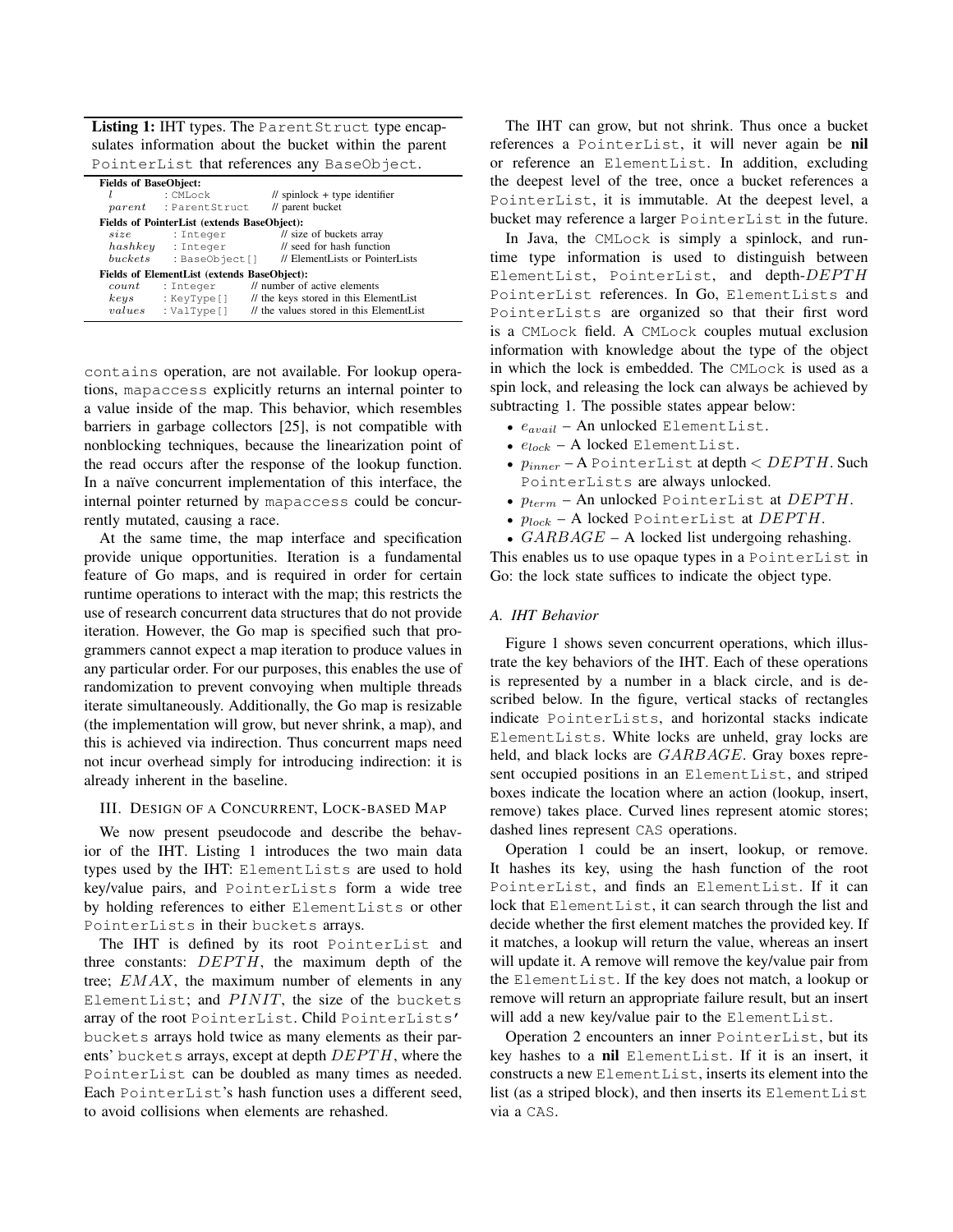

Figure 1: Concurrent hash shape and behavior. PINIT and EMAX are set to 4. DEPTH is set to 2. To avoid clutter in the figure, PointerLists at levels 1 and 2 are shown with size  $PINT$ . In Section V, these PointerLists will have a size of  $2^n \times \text{PINIT}$ 

Operation 3 is identical to Operation 1, except the operation is on an ElementList at the maximum depth; It locks this ElementList. In contrast, when Operation 4 reaches a PointerList at the same level, it acquires the PointerList's lock, traverses once more, locates its desired ElementList, but does not acquire another lock, since it already acquired the lock of its parent. Note that it does not also lock an ElementList: ElementLists at  $DEPTH + 1$  are never locked.

Operation 5 is blocked attempting to acquire the lock on the PointerList owned by Operation 4. This is a necessary consequence of the fixed depth of the map: even if the operation would hash to a different bucket than Operation 4, it cannot run concurrently with Operation 4.

Operation 6 is a common-case resize: an insertion encounters a full ElementList that is not at  $DEPTH$ . It marks the ElementList as  $GARBAGE$ , which does not release the lock, creates a new PointerList, and rehashes both the ElementList's elements, and the key/value pair it is adding, into it. Finally, it installs the PointerList by atomically overwriting the reference to the now-defunct ElementList. Note that if Operation 3 encountered a full ElementList, it would operate in the same manner.

Operation 7 is a resize at maximum depth. The figure does not show the completed state, only the point where the ElementList is found to be full. Next, the thread would create a new locked PointerList with greater capacity, rehash all elements from all child ElementLists of the old PointerList into the new PointerList, perform its operation on the new PointerList, and then install the new PointerList, using an atomic store.

#### *B. Algorithm Correctness and Key Properties*

Having sketched the key behaviors of the concurrent map, we now present pseudocode and discuss the key invariants to ensure the correctness of the synchronization mechanisms. To simplify the discussion, we encapsulate the traversal and expansion behaviors of the map in a single function, GetEList (Algorithm 1). Specific insert, lookup, and remove operations for a Java-like API appear in Algorithm 2.

Algorithm 2 has the following simplifications: it does not backoff when encountering a held lock, and sometimes inserts an ElementList or rehashes into a new PointerList during a lookup or remove for a key not present in the map. While these inefficiencies are not present in our implementation, they simplify the discussion below. We also use the shorthand of ETOP and PTOBiggerP to represent the sequential operations of hashing an ElementList's elements into a new PointerList, and rehashing a PointerList's elements into a larger PointerList, respectively.

An operation never requires more than one lock, and hence deadlock is not possible. The ability to avoid multiple lock acquisitions is a direct consequence of the state transition mentioned above: if a bucket points to an inner PointerList, then the bucket is immutable, and the enclosing object need not be locked in order to read that bucket's value. This sort of inductive, speculative object access is inspired by RCU [26], sequence locks [27], and Software Transactional Memory [28].

Another key feature of the algorithm is that (excluding max-depth PointerLists), the lock protecting an ElementList is embedded in the list itself, not in its parent. This improves locality, since common-case insert and remove operations only perform writes to a single object. Furthermore, since locks protecting references are in the payload ElementLists, instead of the parent PointerLists, we do not require padding of the pointers in the PointerList: they are read-shared in the cache.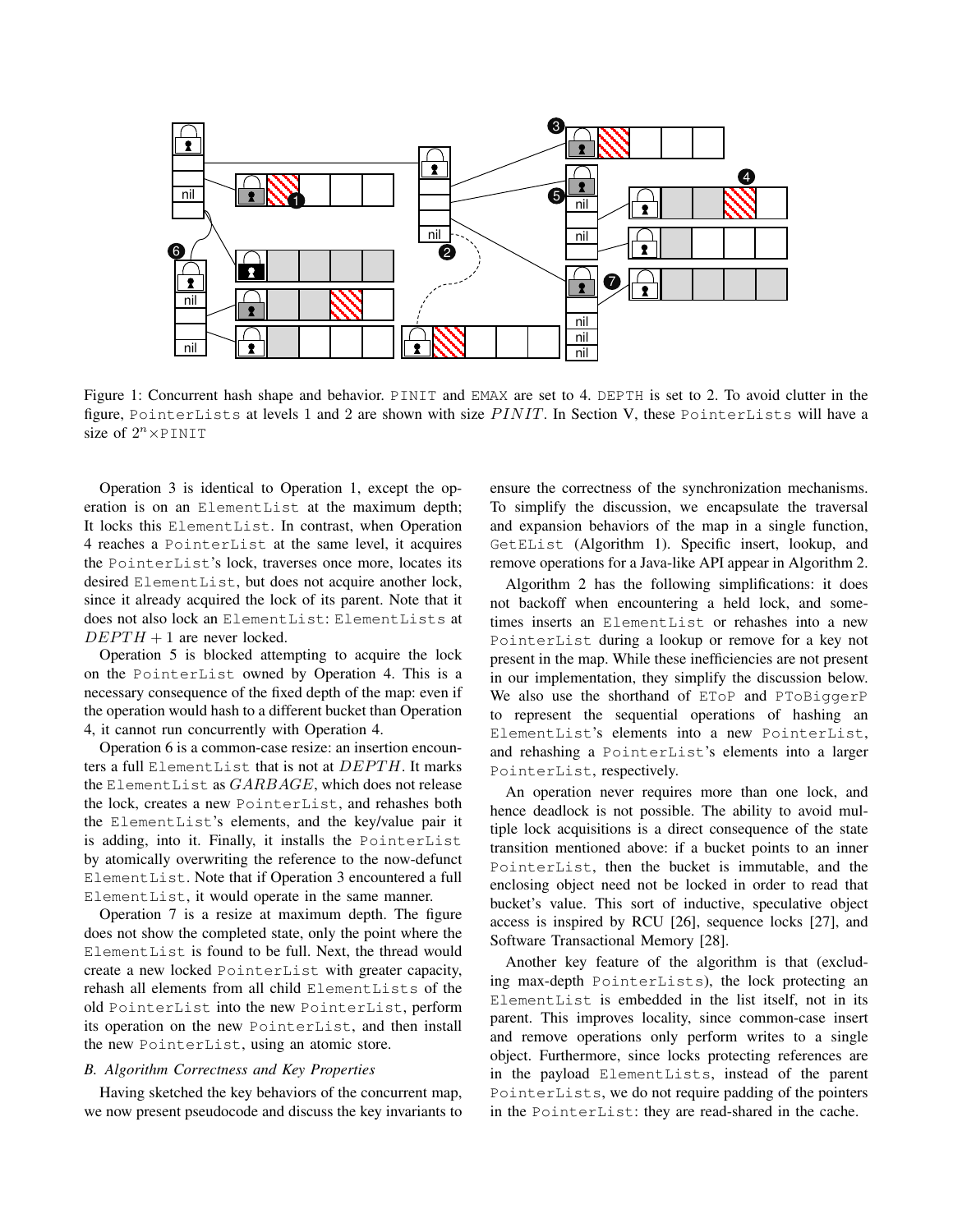Algorithm 1: Concurrent map expanding traversal *// Given a map and key, this function returns a tuple consisting of a reference // to a lock and a reference to an ElementList. The ElementList represents // the sole place in the map where that key might exist.* function GetEList  $(map, key)$ <sup>1</sup> curr ← map *// Start at the root PointerList* 2  $(found, l) \leftarrow (nil, nil)$  // The found ElementList and its lock 3 loop 4  $idx \leftarrow curr.hash(key)\% curr.size$ <br>5  $next \leftarrow curr.bucketslidx$  $next \leftarrow curr.buckets[idx]$ *// on nil bucket, insert new ElementList; ensure one lock is held* if  $next = nil$  then 7 found ← new ElementList(0,  $e_{avail}$ )<br>8 if  $l = nil$  then if  $l = nil$  then 9 found.lock  $\leftarrow e_{lock}$ <br>10  $l \leftarrow found$  $l \leftarrow found$ 11 **if**  $cas(\&curr.buckets[idx], nil, found)$  then 12  $\Big|\Big|$  return  $\langle found, l\rangle$ *// if bucket is a terminal PointerList, lock it and traverse* 13 else if  $nextlock = p_{term}$  then<br>
if  $cos(knert lock, n_{term})$ if  $cas(\&nextlock, p_{term}, p_{lock})$  then 15  $\vert \vert \vert \vert \vert \vert \cdot \vert \cdot \vert$  + curr  $\leftarrow$  next *// on inner PointerList, traverse* 16 else if  $nextlock = p_{inner}$  then  $\lbrack \quad curr \leftarrow next$ *// if ElementList, we may need to resize* 18 else if  $nextlock = e_{avail}$  then *// Ensure one lock held and stored in* l 19 if  $l \neq nil \vee cas(knextlock, e_{avail}, e_{lock})$  then 20 if  $l = nil$  then  $l \leftarrow next$ *// if bucket not full, return it* 21 if  $next.count < EMAX$  then 22 | | | | | | return  $\langle next, l \rangle$ *// if key in bucket, return it* 23 if next.bucket.contains(key) then 24 | | | | | return  $\langle next, l \rangle$ *// Need to resize. Invalidate the ElementList* <sup>25</sup> next.lock ← GARBAGE *// Simple case: no locked PointerList* 26 | | | if  $curr. lock = p_{inner}$  then *// Create PointerList from ElementList*  $p \rightarrow p \leftarrow EToP(next, p_{inner})$ 28 if  $backPath(p, map) = DEPTH$  then  $p.lock \leftarrow p_{lock}$ 30 | | | | |  $l \leftarrow p$ *// atomically install new PointerList* 31 **atomic** curr $\lceil idx \rceil \leftarrow p$ *// Tricky case: need to resize locked PointerList*  $32$   $\vert$   $\vert$   $\vert$   $\vert$  else *// Create larger PointerList from old PointerList*  $\begin{array}{c|c|c|c|c|c|c|c} \hline \end{array}$  b = p ← PToBiggerP(curr)  $34$  | | | |  $p.\textit{lock} \leftarrow p_\textit{lock}$  $curr.lock \gets GARBAGE$ 36 | | | |  $l \leftarrow p$ *// replace* curr *with* p *in* curr*'s parent*  $37$  atomic curr.parent.set  $To(p)$ *// prepare for next iteration, with p replacing curr*  $curr \leftarrow p$ 

Armed with the GetEList function, Algorithm 2 presents lookup, insert, and remove operations. They employ the same pattern: they use GetEList to get a locked ElementList in which their operations can occur. They perform their operation, and then unlock the ElementList.

Algorithm 2: Insert, lookup, and removal operations

|                         | function Lookup $(map, key)$                                                      |
|-------------------------|-----------------------------------------------------------------------------------|
| 1                       | $res \leftarrow NOTFOUND$                                                         |
| $\mathbf{2}$            | $(elist, lock) \leftarrow GetEList(map, key)$                                     |
| 3                       | for $i \in 0$ elist.count - 1 do                                                  |
| 4                       | if $elist. keys[i] = key$ then                                                    |
| 5                       | $res \leftarrow \langle elist. keys[i], elist. values[i] \rangle$                 |
| 6                       | break                                                                             |
|                         |                                                                                   |
| 7                       | lock.release                                                                      |
| 8                       | return res                                                                        |
|                         | function Insert (map, key, value)                                                 |
|                         |                                                                                   |
| 1                       | $(elist, lock) \leftarrow GetEList(map, key)$<br>for $i \in 0$ elist.count - 1 do |
| 2                       |                                                                                   |
| 3                       | if $elist. keys[i] = key$ then                                                    |
| 4                       | $elist.values[i] \leftarrow value$                                                |
| 5                       | lock. release                                                                     |
| 6                       | return                                                                            |
| 7                       | $elist. keys[count] \leftarrow key$                                               |
|                         | $elist.values[count] \leftarrow value$                                            |
| 8                       | $elist.count \leftarrow elist.count + 1$                                          |
| 9                       | lock.release                                                                      |
| 10                      |                                                                                   |
|                         | <b>function</b> Remove $(map, key)$                                               |
| 1                       | $(elist, lock) \leftarrow GetEList(map, key)$                                     |
| $\overline{\mathbf{2}}$ | for $i \in 0 \ldots$ elist.count - 1 do                                           |
| 3                       | if $elist. keys[i] = key$ then                                                    |
| 4                       | $elist. keys[i] \leftarrow elist. keys[elist.count - 1]$                          |
| 5                       | $elist.values[i] \leftarrow elist.values[elist.count - 1]$                        |
| 6                       | $elist.count \leftarrow elist.count - 1$                                          |
| 7                       | break                                                                             |
|                         |                                                                                   |
| 8                       | lock. release                                                                     |
|                         |                                                                                   |

# *C. Iteration*

Go's map supports iteration, but the iteration order is not guaranteed to be the same, even if the map is unchanged since the previous iteration. While this feature was not designed with concurrency in mind, it is an essential enabler for our iteration algorithm.

A sketch of the iteration algorithm appears Algorithm 3. To iterate through the map, we begin by selecting a random bucket in the root PointerList. From that point, we iterate over the entire set of buckets in the root, via a linear traversal. For each bucket, we follow roughly the behavior of GetEList: If the bucket is nil, it is skipped. If it is an ElementList, we lock it and then iterate over its elements. If it is an inner PointerList, we recurse into it, select a starting bucket at random, and repeat the process. During the recursion, if we encounter a terminal PointerList, we lock it, and then recurse into it, taking care not to lock its ElementLists. To reduce convoying, we maintain per-iteration lists of "busy" objects. Whenever an iteration encounters a locked ElementList or PointerList, we save the address of its parent's reference to it, and defer visiting it until later in the execution.

There are several benefits to this algorithm. Only one lock is held at a time, and hence iteration cannot participate in deadlocks. Second, Go's requirement of an unpredictable iteration order is enhanced: we randomize at the level of each PointerList. Third, we leverage randomized iteration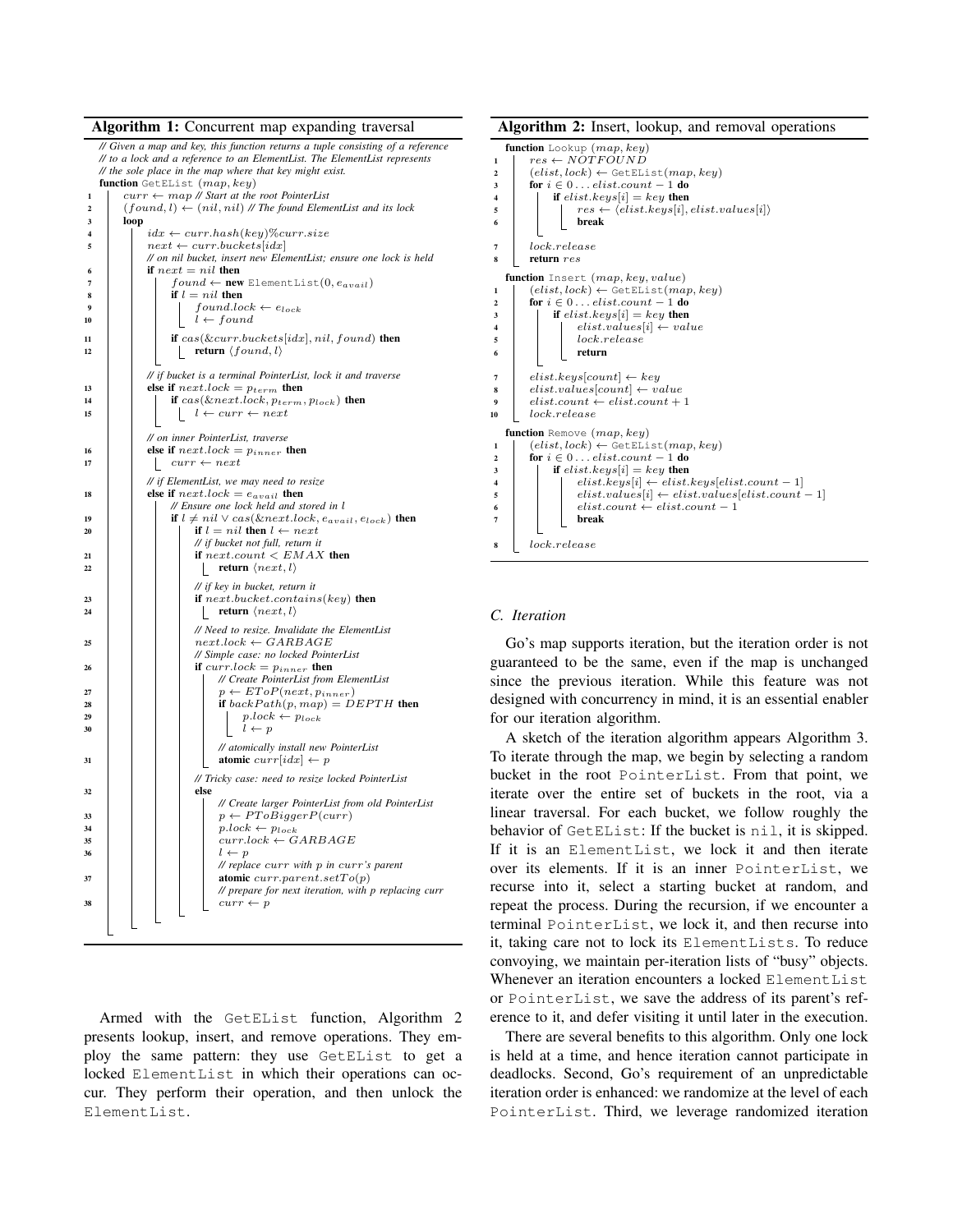Algorithm 3: Simplified pseudocode for iteration. For clarity of presentation, we do not limit  $DEPTH$ .



order to prevent convoy effects: iterators do not start at the same point, and hence are unlikely to visit ElementLists in the same order. The guaranteed variation in order also allows us to maintain the busy object list, without presenting unexpected behavior to the programmer. In essence, Go's desire to prevent programmers from relying on implementation artifacts transforms into a language-level semantics that enables concurrent iteration with minimal waiting, though the guarantees are weaker than Go's sequential map.

#### IV. IMPLEMENTATION

The IHT provides the same API as the sequential map. As we shall see in Section V, this does not hold for library-based concurrent maps for Go. In this section, we describe the IHT implementation, and discuss the guarantees it provides.

## *A. Compiler Integration and Transformations*

The default Go map implementation is tightly coupled with the compiler and runtime. To provide the same syntax for the IHT, it must be implemented by the compiler as well. However, the existing compiler infrastructure is insufficient: a mapaccess or mapassign does not return a value, but instead returns a live, internal pointer into the map. While we can acquire the lock protecting the referenced data before one of these calls returns, it is unreasonable to delegate lock release to the programmer.

When the compiler generates a mapaccess or mapassign call, the returned pointer is live for a short duration. The next instruction dereferences the pointer, either to memcpy the (large) value to memory, or to copy the (machine word-sized or smaller) value to a register. Subsequently, the pointer is not live, so the lock can be released. In our lock implementation, the same function can release the lock, regardless of whether it protects an ElementList or a maximum-depth PointerList. To exploit this property, we extend the API in Listing 1 so that functions retrurn references to both the lock and the value.

An additional complication is that multiple calls to mapaccess or mapassign could occur in a single statement (e.g.,  $a = m[b] + m[c]$ ). The current Go implementation performs the accesses sequentially, and thus we only hold one lock at a time. In the interests of remaining future-proof, we observe that the keys could hash to the same ElementList, as the seed for each PointerList's hash function is randomly generated at run-time. If the Go compiler were to allow both pointers to be live simultaneously, in addition to needing deadlock avoidance we would need to make our spin locks reentrant.

#### *B. The sync.Interlocked Interface*

The above mechanism provides atomicity for individual map accesses, but not atomicity for multiple statements accessing the same map element. For complex individual statements, we could automatically defer all lock releases until the end of the statement, but doing so would introduce the possibility of deadlock when multiple map accesses, with different keys, are performed in a single statement.

Instead, we provide a means for exposing the map's locks to the programmer. The sync.Interlocked(map, key) library function acquires the lock associated with a particular key in a particular map, and sync.Release(map) releases that key's lock. Between the calls, a thread can make multiple accesses to a map element, without intermediate results being visible to other goroutines. Exposing these operations as functions, instead of as a keyword and lexical scope, supports the Go idiom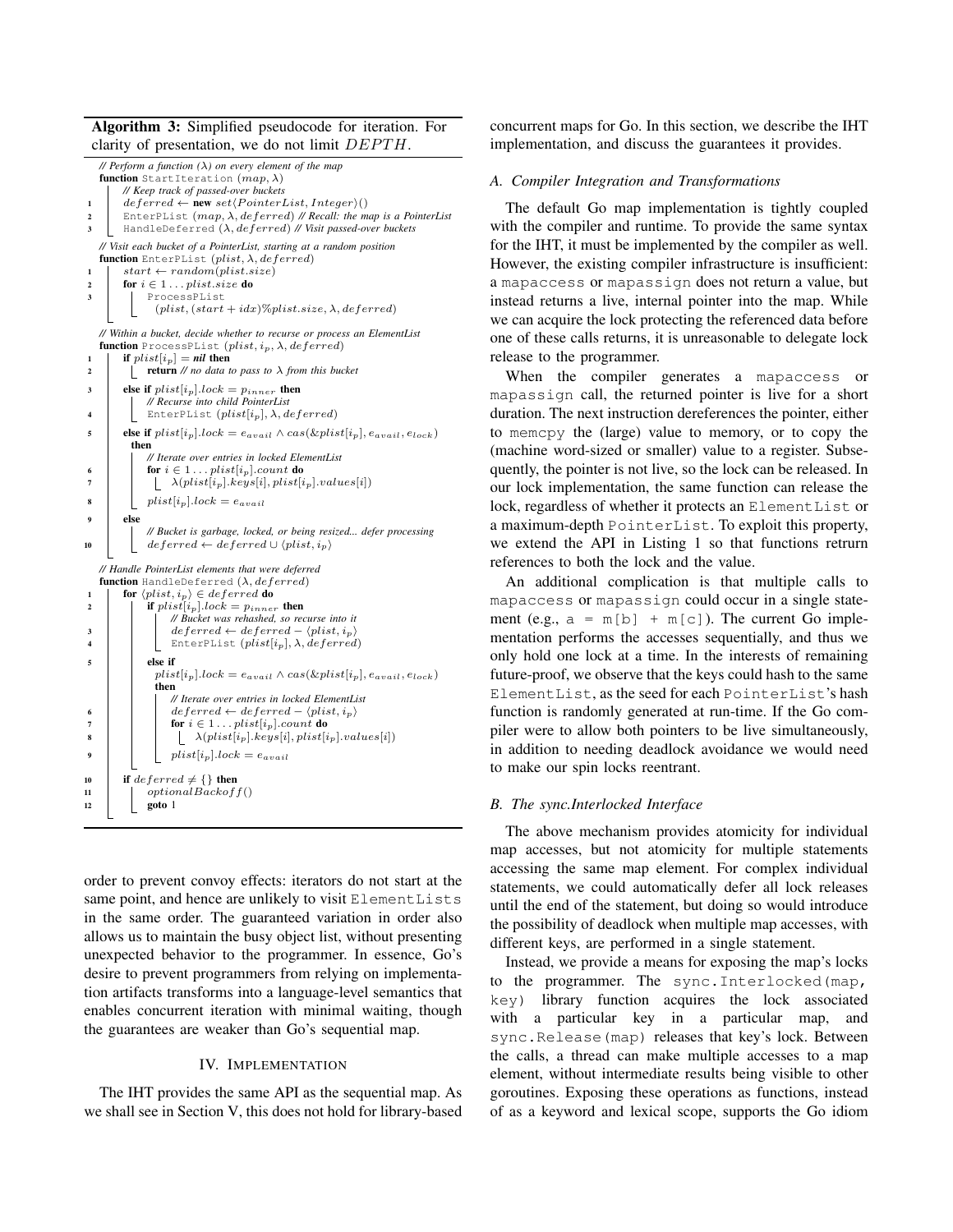in which the defer keyword can be used to ensure that locks are released upon error.

When sync.Interlocked is passed a key not present in the map, room for the key/value pair is created in the map. We extended the runtime to track uses of the pair; if an automatically-created pair is never assigned, it is deleted during sync.Release. Similarly, if a key is deleted from the map during sync.Interlocked execution, the space is not reclaimed until sync.Release.

Each goroutine has a private context, which is visible only to the runtime. This context can be used in scenarios where runtime features require thread-local storage. In our implementation, interlocked access exploits this space to optimize map accesses: in the IHT's mapaccess, mapassign, and mapdelete functions, as well as the lock release functions we insert during compilation, we check if an interlocked operation over the map/key combination is active. If so, all traversal required to locate the key/value pair can be elided, as can any locking/unlocking.

Go's runtime detects racy map accesses. Similarly, we track calls to sync.Interlocked and ensure that multiple keys from the same map are never simultaneously interlocked by one goroutine. Since the mapping of keys to ElementLists is invisible to the programmer, this ensures that deadlocks will not occur when the run-time choice of hash function leads to two goroutines issuing conflicting interlocking accesses while holding locks. (Note that when atomicity can be ensured through other means, the programmer can use a new goroutine to concurrently access other keys in the map. If the goroutine conflicts with the parent, it will block until the parent's interlocked execution completes.) We leverage goroutine-local storage to limit overhead for these dynamic checks to detect and prevent acquisition of multiple locks during interlocked execution. We do not forbid overlapping interlocked accesses to *different* maps.locking order.

When keys are known statically, it is trivial to support multi-key operations. Deadlock is not possible because the locks can be hashed in advance, and then acquired in an order that is equivalent to in-order traversal of the IHT. To handle keys that map to the same ElementList, and to continue to support race detection, requires overhead linear in the number of keys.

## *C. Iteration*

Existing approaches to iteration in concurrent collections take one of two approaches. On the one hand, an atomic snapshot provides a copy of the collection, such that there existed a point in time when the contents of the collection were identical to those presented in the snapshot. On the other hand, non-atomic iteration provides weaker guarantees, but is typically less costly. For example, in Java, an iteration through a concurrent collection is not linearizable: it can "miss" items that were concurrently added by other threads.

Despite the appeal of atomic snapshots, we deemed them impractical for the IHT. If we were to provide snapshots without copying, then an iteration would continually grow its lock set, until it held locks over the entire map. Such a technique would strangle concurrency, and forbid concurrent iteration. Indeed, since Go specifies iteration returns keys in a random order, we would need to eagerly serialize all iterations, since concurrent iterations would otherwise start at different parts of the map and then deadlock. If, instead, we created a snapshot by copying all map contents to a temporary location, we would incur space overhead proportional to the number of concurrent iterations. This could cause outof-memory errors for large maps. Furthermore, a copy-based atomic snapshot offers weak guarantees to programmers: a key in the snapshot may no longer be present in the map, necessitating additional error handling.

Our iterator holds one lock at a time, and generates values from one locked subtree at a time. Since resizing is localized to a subtree of a PointerList, we can safely release one lock before acquiring the next: once an element is visited during iteration, it cannot be moved such that the iterator encounters it again. This simplifies reasoning about correctness: since only one lock is held by an iterator at any time, two iterations cannot deadlock. At the same time, while some key/value pairs can be missed, every pair returned by the iterator is guaranteed to be present in the map at the time it is returned. Furthermore, the pair is present in a locked subtree, owned by the thread performing the iteration. Consequently, the iterating thread can safely modify or remove the pair without racing with concurrent map operations that attempt to use the same key.

#### V. PERFORMANCE EVALUATION

In this section, we explore two performance criteria. First, we evaluate the performance of the IHT algorithm against state-of-the-art. We perform this evaluation in Java, so that all algorithms can be on the same footing. The experiments focus on the common set of operations available to the IHT and its competitors: insertion, removal, and lookups of a single element. Second, we look at the behavior of the IHT when implemented in Go, and compare against the best concurrent map implementations for Go. The experiments consider both elemental operations and iteration.

Both sets of experiments were conducted on a machine with two Xeon X5650 CPUs (6 cores/12 threads per CPU), 12 GB of RAM, Ubuntu Linux 16.04.1 (kernel version 4.4.0), and the Go 1.6 compiler. We used the 64-bit Server JVM version 1.8.0\_11-b12. We conducted additional experiments (not presented in this manuscript) on a single-chip Core i7-4770, and observed the same performance trends.

#### *A. Raw IHT Performance Evaluation in Java*

The two most scalable known hash table implementations [13] are the Split Ordered List (SOList) [18] and the re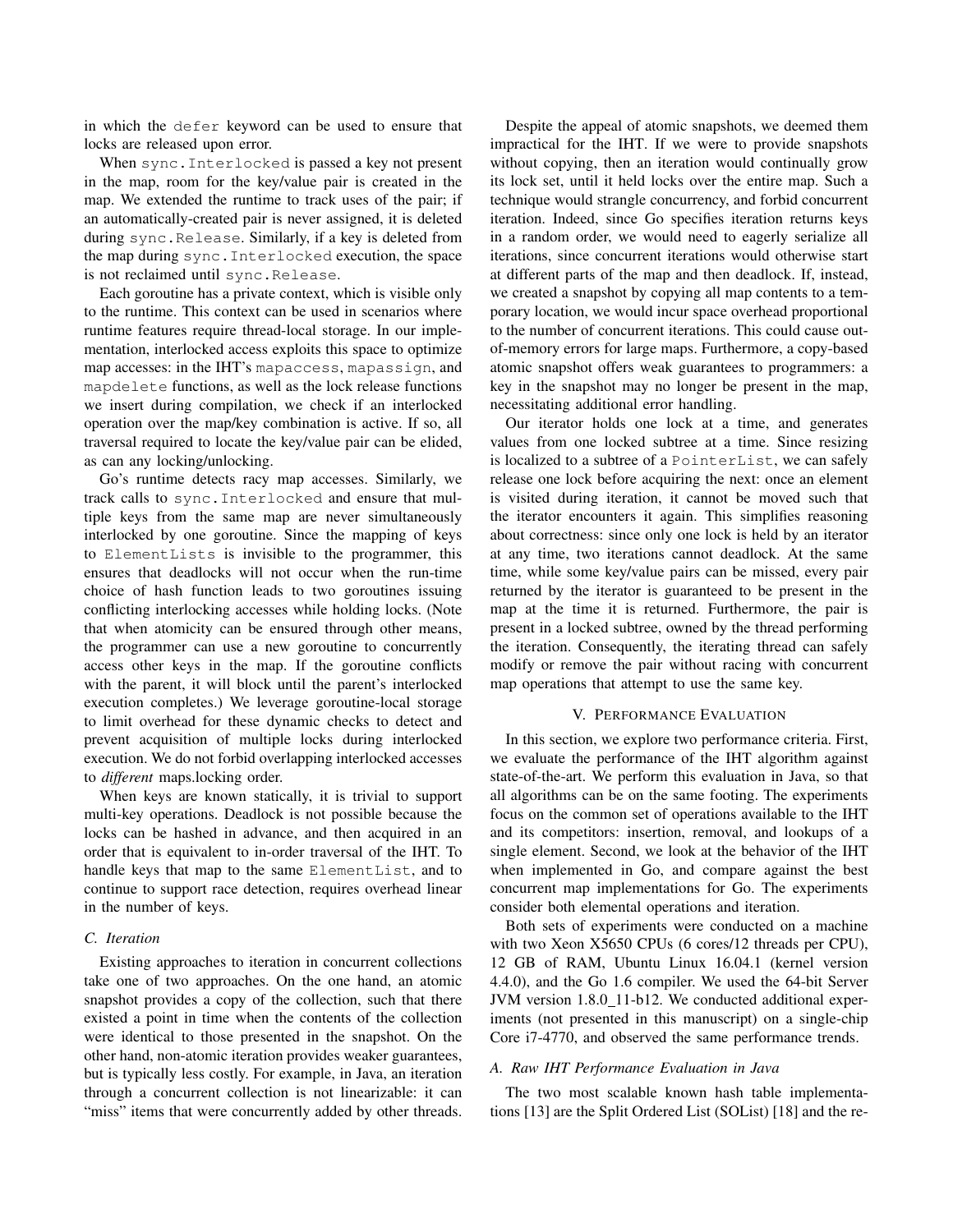sizable nonblocking hash set (LFArray) [20]. Both are lockfree data structures with highly optimized implementations in Java. Based on these data structures, we consider three comparison points:

- The SOList uses a sorted lock-free list [29], [19] to store key/value pairs, and employs an auxiliary fixeddepth "directory" of hash values to rapidly jump to the position within the list where an insert, remove, or lookup should take place. To iterate over the SOList, a thread accesses the underlying list directly. As a nonblocking data structure, operations are achieved by using a CAS to insert or remove a list node. Update operations are not supported. The SOList can expand while preserving  $O(1)$  overhead, but like the IHT, can not shrink in response to a significant decrease in the number of items it holds.
- The LFArray uses one level of indirection to reach an array of pointers to "freezable sets", or "FSets". An FSet resembles our ElementList, in that it includes an array of keys. Like the SOList, a lookup does not require any CAS, and reaches the appropriate FSet in  $O(1)$  time. However, to insert or remove an element, the LFArray uses copy-on-write of an FSet, and then uses a CAS to install the copy. The LFArray resizes (both expanding and shrinking) by creating a new array, and then lazily moving elements into it.
- LockArray is a locking version of LFArray. The use of locks within FSets avoids copying. However, lookups must lock an FSet before performing a lookup, which can create more overhead in read-dominated workloads.

In all three cases, the data structure constrains the hash function, in order to ensure the correctness of resizing. For consistency, we use the same hash function for the SOList, LFArray, LockArray, and our Java IHT.

Strictly speaking, the available Java implementations of LFArray. LockArray, and SOList are not maps, but rather hash sets. We emulate a set in our Java IHT implementation by making the value equal the key. Figure 2 compares the four algorithms with two different key ranges (8-bit and 16 bit), and two different operation mixes: On the left, inserts, lookups, and removes are selected with equal probability. On the right, 80% of operations are lookups, with the remainder split between inserts and removes. Note that a slowdown at 2 threads is expected, due to cross-chip communication.

When the key range is 8-bits, LockArray has the best performance, and IHT performs second best. In these cases, SOList suffers from the overhead of its directory, and LFArray suffers from wasted work: if two operations are simultaneously copying the same bucket, one will eventually fail and retry its operation. In such cases, throughput is better when one of those threads waits on the other, via a spinlock, and then modifies an object without performing a copy. In the 8-bit experiment, the shape of the LockArray and IHT are virtually the same, with the main difference



Figure 2: Microbenchmark performance in Java

being the cost of lock acquisition: in LockArray there are simple spinlocks, whereas IHT uses CMLocks.

With 16-bit keys, the IHT has additional levels of indirection versus the LFArray and LockArray. Thus while all algorithms scale roughly equivalently, the IHT pays a penalty. In addition, we see that at 80% lookup, the lockfree algorithms are more likely to outperform the lock-based ones: when conflicts are rare, the lock-free techniques avoid any CAS overheads on 80% of their operations. This more than compensates for the cost of copying in the LFArray, and for the cost of pointer chasing in the SOList. However, the IHT provides stable, scalable performance that remains competitive. In particular, the high rate of memory allocation in the SOList leads to unstable performance.

These experiments favor prior work, since the IHT uses a key and value, while the other data structures only manage keys. Nonetheless, the IHT always shows good scalability. Furthermore, the IHT supports features that are not available in those data structures, such as iteration (not present in the LFArray and LockArray) and a map interface (not present in the SOList and LFArray). We now turn our attention to the Go language, where we can assess the importance of our tight integration into the Go map API.

#### *B. The Benefit of Integrating Into Go*

We now evaluate IHT performance in Go. Integration of the IHT into Go was not trivial, requiring several thousands of lines of changes to the Go compiler and run-time libraries. However, doing so made it possible to leverage the same features as are available to the sequential Go map.

The LFArray and LockArray algorithms do not support iteration: if a resize occurs, it is possible for an item to be visited twice, or missed entirely. Thus we only carry forward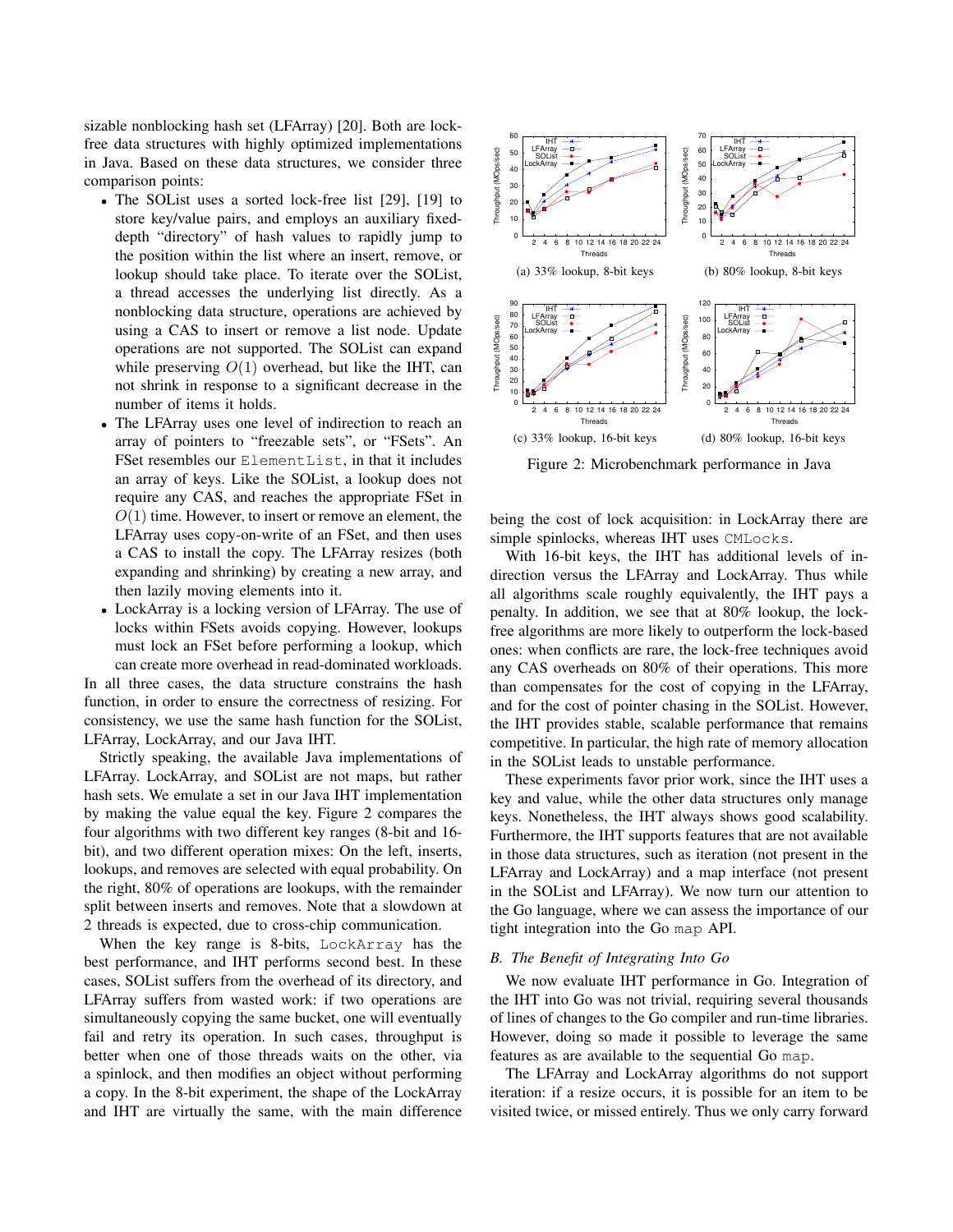the SOList and IHT evaluation from the prior section. In this case, we use the open-source SOList implementation, available in the gotomic [30] package. Note that it supports a map interface, instead of the set interface of the Java SOList implementation. We add three more comparison points:

- Streamrail A lock-based map, implemented as a fixedsize array of RWMutex-protected Go maps [31].
- RWMutex A RWMutex-protected default Go map.
- Mutex A Mutex-protected default Go map.

Since SOList and Streamrail are library-based, each must provide its own hashing strategy. SOList allows arbitrary key types, but the programmer must provide an appropriate hash function. Streamrail requires keys to be strings, and values to be interface{}, and then uses its own hash function. We used the default configuration for each map: in Streamrail, there are 32 buckets in the top-level map. In SOList, there is no bound on the maximum depth of the directory tree that indexes into the lock-free list.

We configured the IHT with 8-entry ElementLists and variable PointerList sizes: the root PointerList was 32 elements, with a doubling of PointerList capacity at each subsequent level. With this configuration, and a default  $DEPTH$  of 4, the IHT can grow to hold up to 53M elements without resizing a last-level PointerList. When configured to store 64-bit integer key and 64-bit integer value pairs, the IHT grew to require roughly 2GB of RAM when 10M random elements were inserted, whereas the default Go map consumed 600MB to hold the same data. We ran the same test with Streamrail's Concurrent Map, which is backed by 32 Go maps. Each of Streamrail's maps holds fewer elements, but must be resized independently, resulting in 1.1GB of memory consumption. The SOList, which uses a linked list as its underlying data structure, requires many small allocations. Even though it is free of internal fragmentation, the cost of individual list nodes results in a total space overhead of 2.6GB. When elements are removed from the SOList, marker nodes in the list, and all nodes of the directory, must remain. However, nodes holding data can be reclaimed. Similarly, in the IHT, removals result in ElementLists being reclaimed, but not PointerLists. The IHT shrinks to about 500MB when filled with 10M elements and then emptied. The Go map, and the set of maps in Streamrail, never shrink.

*Microbenchmark Performance:* Figure 3 repeats the experiments from Section V-A. However, now integer keys are 64 bits, and each implementation stores a byte-sized value at each key. As before, we consider 8-bit and 16 bit keys, and 33% and 80% lookup ratios. Again, each data point is the average of 10 trials.

Surprisingly, the IHT's raw performance is worse in Go than in Java. Some of this is attributable to a different testing harness. The remainder is due to differences between the Go compiler's static inlining policy, and the ability of the JVM to inline at run time, based on a program profile. We suspect



Figure 3: Microbenchmark performance in Go

that differences in garbage collection algorithms could also explain part of this gap. In all cases, these are overheads that are common to all of the Go map implementations we considered, and do not affect relative performance.

As expected, the IHT has more latency than a lockprotected default map. At one thread, Go's mutex implementation is very efficient, and its map is highly optimized for sequential code. There is only one level of indirection in the common case, all hashing is performed in the runtime, and the use of a single flat array to store all data results in good locality. While the IHT also has good locality and an efficient lock implementation, it has more indirection: in the 8-bit case, some ElementLists are reached directly from the root PointerList, but since we use the built-in Go hash function, collisions cause some elements to have two PointerLists before the ElementList is reached. For the 16 bit case, the cost goes up to three PointerLists for some keys, or four levels of indirection.

The IHT outperforms the SOList and Streamrail at one goroutine. In the case of SOList, the implementation keeps the depth of the directory low, but each key/value pair is in its own list node, leading to little locality. In Streamrail, the overhead of string types for the keys, and one additional level of indirection for the sub-maps, create less latency than SOList, but more than IHT.

The IHT quickly scales past the default Go maps. At 2 goroutines, the IHT matches the 2-goroutine performance of the Go map, and at 4 goroutines, the IHT outperforms the Go map's peak performance. It then scales up to the full size of the machine (24 hardware threads), with a slight bend at 12 goroutines (where simultaneous multithreading (SMT) [32] begins). While the RWMutex provides better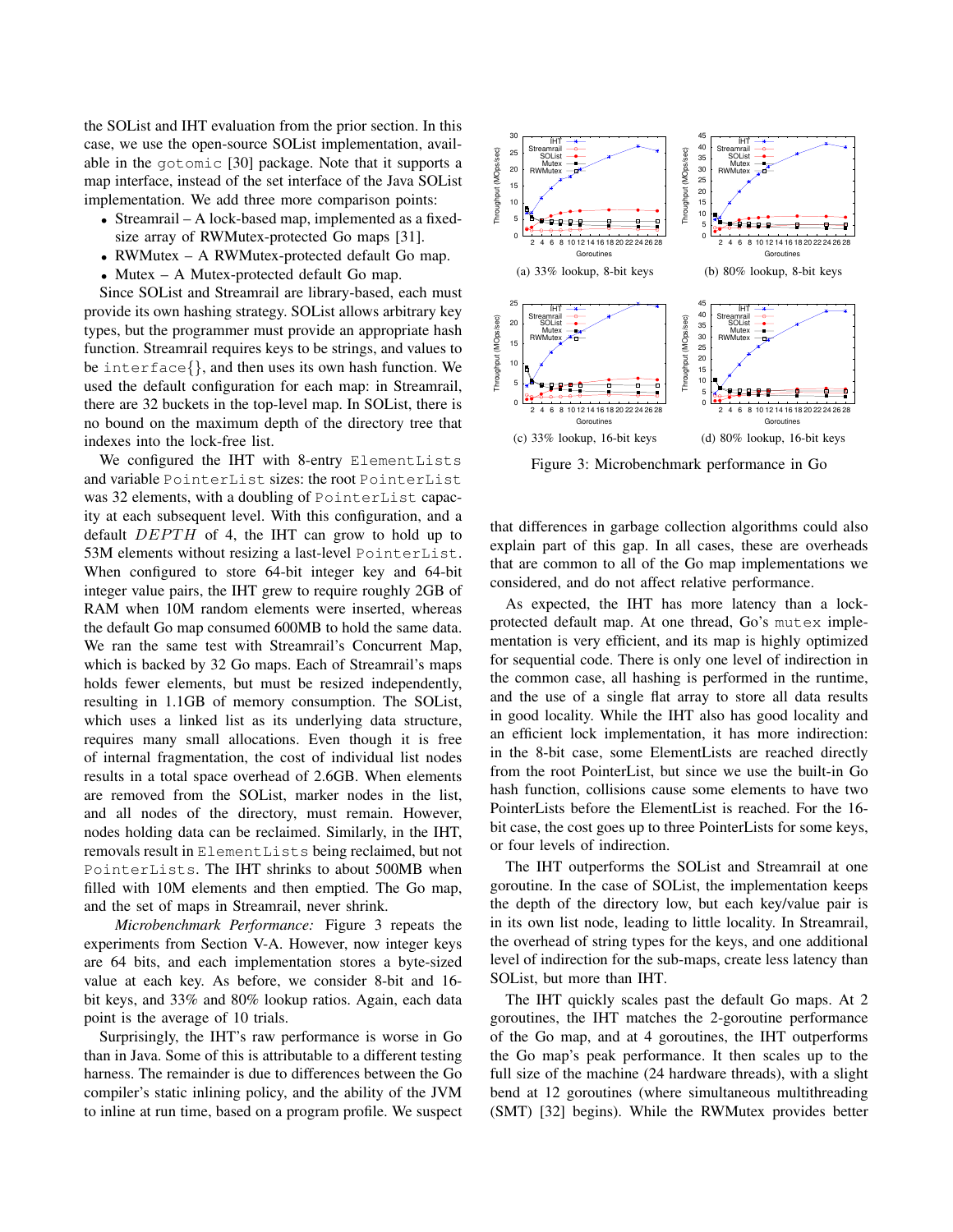

Figure 4: Iteration microbenchmark

performance than a simple Mutex, cache contention for the lock is a significant impediment to scalability even when 80% of operations are read-only.

Neither the SOList nor Streamrail scales as well as the IHT. This is even true in SOList with 80% lookups, where SOList lookup operations do not use any CAS instructions. We identified three main causes for the superior scaling of IHT. First, the Go SOList implementation relies on shared counters to manage the maximum depth of its directory, and these counters can become a bottleneck, especially on multichip machines. Second, Streamrail's use of a lock table, instead of locks embedded with data, means that concurrent lock acquisitions can cause cache invalidations in concurrent hardware threads. Lastly, the SOList provides less locality than IHT, since each key/value pair is its own list element. With 16-bit keys, the cost is especially great, since the key range causes an increase in the depth of the SOList directory, and directory nodes also have little locality.

## *C. Iteration Performance*

One of the essential features of the IHT is its support for iteration. We created a microbenchmark with a 100% mix of iterations by each goroutine. The map is pre-filled with either 256 or 64K elements, but now we consider two iteration approaches: read-only, in which no operation changes a value or inserts/removes elements, and read-write, in which all operations change the value of each key they encounter. We count a complete iteration through the data structure as a single operation.

For read-only iteration, no concurrency control is required. In this case, Go allows concurrent access to the default map. Thus in Figure 4, we compare IHT, Streamrail, SOList, and an unsynchronized map. When there is no Mutex to acquire, the unsynchronized map scales perfectly up to 12 goroutines, and then continues to scale, at a slower rate, as SMT results in hardware threads sharing cores.

For small maps, the SOList also outperforms the IHT under read-only iteration. The SOList's nonblocking implementation can avoid any CAS instructions during an iteration, and the lack of insert and remove operations avoids the need for any accesses to the shared counters used by the SOList to manage directory height. Thus the SOList enjoys disjoint-access parallelism [33]. In contrast, the IHT is unaware of the read-only nature of the workload, because it uses the Go map interface (in which reads and updates use the same API call). Thus each iteration acquires many locks. With 16-bit keys, however, the cost of locking in IHT is roughly equal to the indirection overheads and lack of locality in SOList, and the two maps perform equivalently.

Both SOList and IHT outperform Streamrail. For a single iteration operation, Streamrail creates one goroutine per bucket, and then each of the 32 goroutines executes in parallel. While the locks protecting the buckets are acquired for reading, and hence goroutines can make progress, each tick along the X axis corresponds to an additional 32 goroutines launching and coordinating with their parent, each time the parent performs an iteration. These goroutines communicate with the parent goroutine via channels, and the aggregate overhead is greater than the gain in concurrency.

Unfortunately, SOList does not support mutating iteration, because the nonblocking implementation cannot guarantee that, upon returning a key/value pair, that pair remains in the map. Streamrail provides mutating iteration, so long as there are not concurrent insert/remove/lookup operations. As with read-only iteration, the heavy use of goroutines creates high latency. In addition, the per-bucket locks must now be acquired exclusively, rather than in read mode. With only 32 buckets, and 32 goroutines per thread, most goroutines are blocked at any time on our 24-thread machine.

Comparison of IHT to mutating iteration in a mutexprotected default Go map shows equivalent performance at 2 threads, with IHT outperforming the peak Go map performance at 4 threads and above. With 8-bit keys, our convoy avoidance plays an essential role. As concurrency increases, goroutines scatter through the IHT as they choose random starting points. However, with such a shallow tree, goroutines quickly collide as concurrency passes 8 goroutines. By deferring processing of locked ElementLists, and revisiting them later, iteration typically avoids all spinning.

We observe that Streamrail, SOList, and IHT all provide weak iteration guarantees. In Streamrail, one sub-map is locked at a time, and thus each element returned by the iterator is present in the map, but the set of returned elements is not an atomic snapshot. In SOList, one element is returned at a time, without preventing concurrent mutations throughout the remainder of the underlying list. SOList cannot handle mutation during iteration. IHT's behavior is like Streamrail: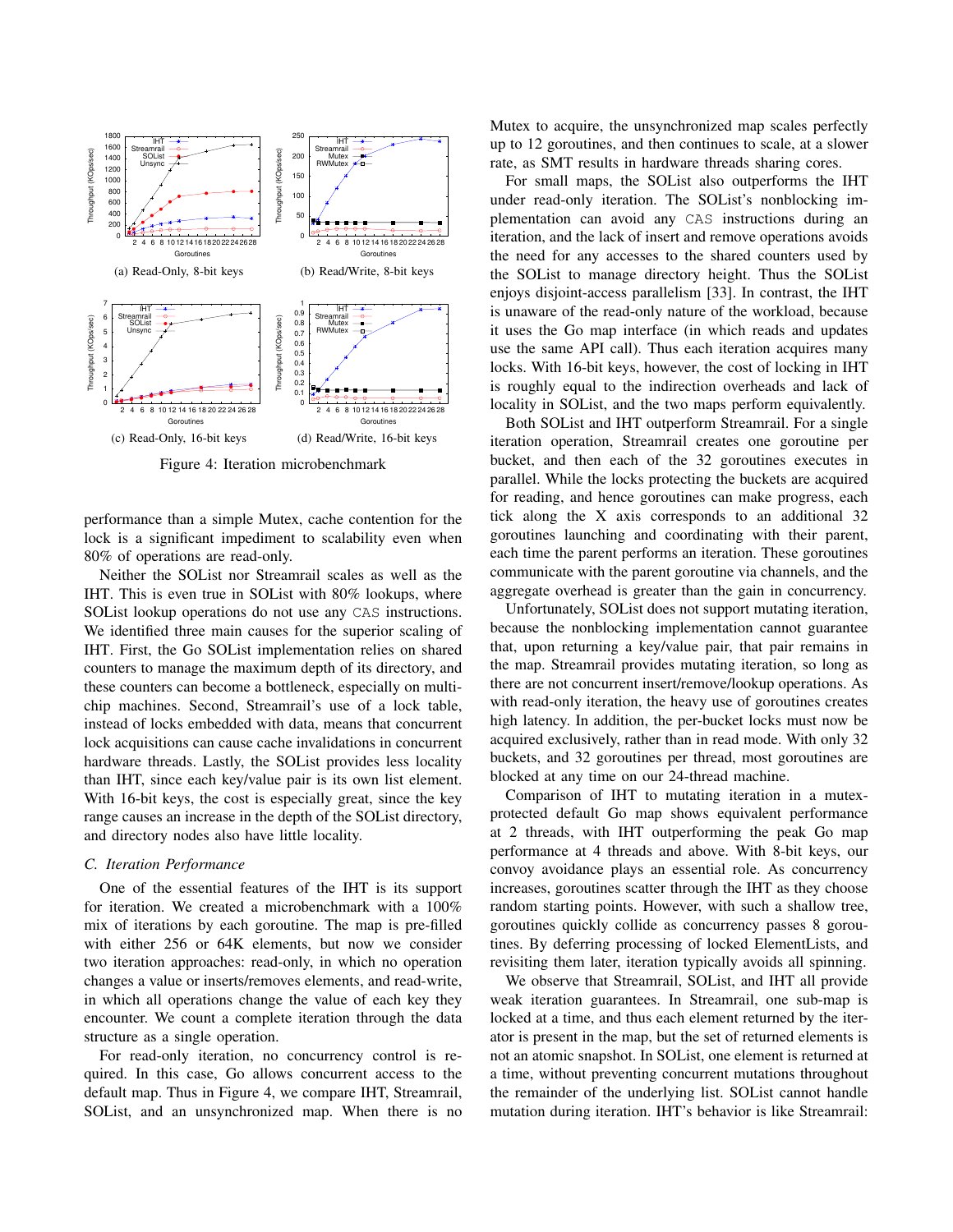

(c) Read-Only iteration, 16-bit keys (d) Read/Write iteration, 16-bit keys

Figure 5: Mixed workload with 2.5% iteration, and remaining operations split evenly.

every element that is present in the map for the duration of an iteration is returned by the iterator, but the entire set of returned items is not an atomic snapshot.

#### *D. Combined Performance*

Lastly, we consider workloads in which iteration is concurrent with inserts, lookups, and removals of key/value pairs. As above, we count each iteration across the map as a single operation. However, threads now have a 2.5% chance of performing an iteration, with the remaining operations split evenly among inserts, lookups, and removes. We consider read-only iteration and read-write iteration. In the case of read-only iteration, the possibility of concurrent accesses necessitates that the default Go map be protected by a Mutex. Again, SOList does not allow read/write iteration, and is not presented. Additionally, Streamrail deadlocks for the read/write workload, because of a race when the number of elements in a sub-map changes after an iterator creates the channels used by its spawned goroutines.

Figure 5 shows a composition of the prior two sets of experiments. In both SOList and IHT, neither iteration nor elemental operations impedes the expected performance of the other, and both scale well. For the first time, SOList outperforms the default Go map's peak. In the 8-bit test with read-only iteration, where SOList's iteration greatly outperformed IHT before, we now see equivalent performance, tipping slightly in favor of IHT. In the 16-bit case, where SOList and IHT perform equivalently, the higher performance of IHT's elemental accesses gives it a slight edge. As in Figure 4, adding goroutines does not lead to contention in the IHT, despite long-running iteration. The invariant that operations only hold one lock at a time, coupled with randomized start points for iteration, result in steady scaling. In contrast, read-only iterations, which reduce the rate at which shared counters are modified, reduce the significance of a bottleneck in SOList, and help it to recover performance relative to its scaling in Figure 3.

#### VI. CONCLUSIONS AND FUTURE WORK

In this paper, we introduced the Interlocked Hash Table (IHT), a highly concurrent lock-based map designed specifically for the Go programming language. The IHT employs a speculative traversal of a fixed-max-depth tree of intermediate nodes, which enables it to acquire exactly one lock per insert/remove/update/lookup operation. By co-locating locks with data, the net result is negligible contention even when 24 hardware threads are performing simultaneous random accesses to a small map. The scalability of the IHT, and its optimized implementation inside of the Go compiler and runtime, enable it to outperform all known alternatives in Go, to include lock-free and lock-based open-source maps. In microbenchmarks, we observed performance up to  $7\times$  the performance of the default map at high thread counts, and a peak throughput more than  $4 \times$  the peak achieved speedup by the default (typically at one thread). Furthermore, even in Java, where the IHT cannot benefit from tight integration with the run-time libraries, the IHT is competitive with the best known map implementations.

The IHT exploits Go's randomized iteration requirement. This allows concurrent IHT iterators to begin at random locations within the data structure, and to delay processing of any locked regions they encounter during iteration. Our experiments show an absence of convoying effects, which enables both read-only and read/write iteration to scale to the full size of the machine.

Through a minor addition to the sync package, we provide support for large critical sections over a single map element, which can easily be extended to multi-element critical sections. Because the hash functions within the IHT vary from one execution to the next, the programmer cannot infer a safe locking order to prevent deadlock cycles. However, the runtime can determine this information, and for operations over a set of map locations known at the beginning of the critical section, we believe it will be possible to guarantee atomicity and deadlock-freedom.

#### ACKNOWLEDGMENTS

This material is based upon work supported in part by the National Science Foundation under Grant CAREER-1253362. Any opinions, findings, and conclusions or recommendations expressed in this material are those of the authors and do not necessarily reflect the views of the National Science Foundation.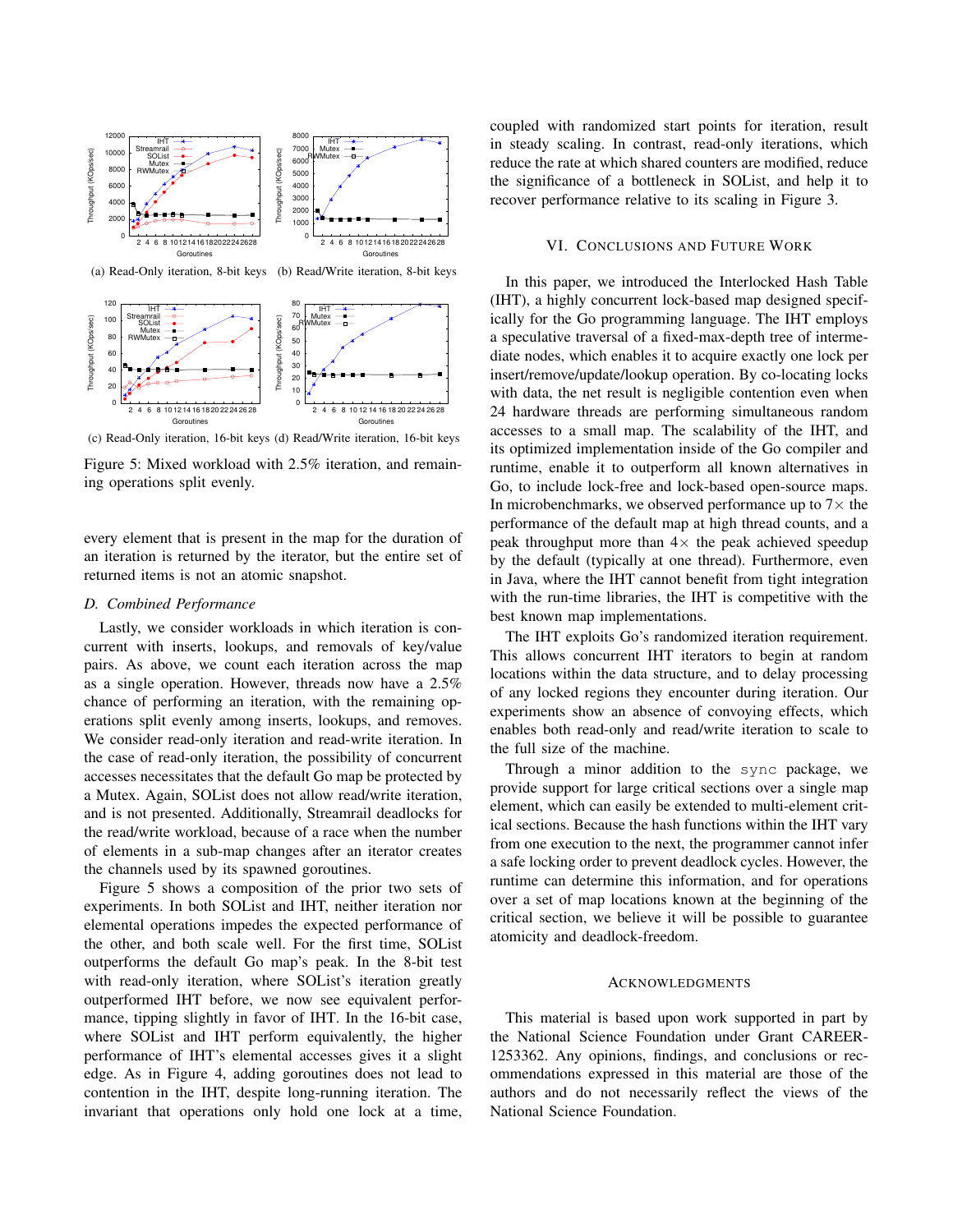#### **REFERENCES**

- [1] M. Scott, *Programming Language Pragmatics*. Morgan Kaufmann, 2009.
- [2] M. Batty, S. Owens, S. Sarkar, P. Sewell, and T. Weber, "Mathematizing C++ Concurrency," in *Proceedings of the 28th ACM Symposium on Principles of Programming Languages*, Austin, TX, Jan. 2011.
- [3] J. Manson, W. Pugh, and S. Adve, "The Java Memory Model," in *Proceedings of the 35th ACM Symposium on Principles of Programming Languages*, Long Beach, CA, Jan. 2005.
- [4] Standard C++ Foundation, "C++11 Overview," 2017, https://isocpp.org/wiki/faq/cpp11.
- [5] D. Lea, "JSR-166 Interest Site," 2017, http://gee.cs.oswego.edu/dl/concurrency-interest/.
- [6] ISO/IEC TS 19570:2015, "Technical Specification for C++ Extensions for Parallelism," 2015.
- [7] C. A. R. Hoare, "Communicating Sequential Processes," *Communications of the ACM*, vol. 21, no. 8, pp. 666–677, 1978.
- [8] G. Agha and C. Hewitt, "Actors: A Conceptual Foundation for Concurrent Object-Oriented Programming," in *Research Directions in Object-Oriented Programming*. MIT Press, 1987, pp. 49–74.
- [9] ISO/IEC JTC 1/SC 22/WG 21, "Technical Specification for C++ Extensions for<br>Transactional Memory," May 2015. [Online]. Transactional Available: http://www.open-std.org/jtc1/sc22/wg21/docs/ papers/2015/n4514.pdf
- [10] R. von Behren, J. Condit, F. Zhou, G. Necula, and E. Brewer, "Capriccio: Scalable Threads for Internet Services," in *Proceedings of the 19th ACM Symposium on Operating Systems Principles*, Bolton Landing, NY, Oct. 2003.
- [11] M. P. Herlihy and J. M. Wing, "Linearizability: a Correctness Condition for Concurrent Objects," *ACM Transactions on Programming Languages and Systems*, vol. 12, no. 3, pp. 463–492, 1990.
- [12] M. Herlihy, "A Methodology for Implementing Highly Concurrent Data Structures," in *Proceedings of the Second ACM Symposium on Principles and Practice of Parallel Programming*, Seattle, WA, Mar. 1990.
- [13] V. Gramoli, "More Than You Ever Wanted to Know about Synchronization," in *Proceedings of the 20th ACM Symposium on Principles and Practice of Parallel Programming*, San Francisco, CA, Feb. 2015.
- [14] T. Brown, F. Ellen, and E. Ruppert, "Pragmatic Primitives for Non-blocking Data Structures," in *Proceedings of the 32nd ACM Symposium on Principles of Distributed Computing*, Montreal, Quebec, Jul. 2013.
- [15] V. Luchangco, M. Moir, and N. Shavit, "Nonblocking kcompare-single-swap," in *Proceedings of the 15th ACM Symposium on Parallel Algorithms and Architectures*, San Diego, CA, Jun. 2003.
- [16] T. Harris, K. Fraser, and I. Pratt, "A Practical Multiword Compare-and-Swap Operation," in *Proceedings of the 16th International Conference on Distributed Computing*, Toulouse, France, Oct. 2002.
- [17] S. Heller, M. Herlihy, V. Luchangco, M. Moir, W. Scherer, and N. Shavit, "A Lazy Concurrent List-Based Set Algorithm," in *Proceedings of the 9th international conference on Principles of Distributed Systems*, Pisa, Italy, Dec. 2006.
- [18] O. Shalev and N. Shavit, "Split-ordered lists: Lock-free extensible hash tables," *Journal of the ACM*, vol. 53, no. 3, pp. 379–405, 2006.
- [19] M. Michael, "High Performance Dynamic Lock-Free Hash Tables and List-Based Sets," in *Proceedings of the 14th ACM Symposium on Parallel Algorithms and Architectures*, Winnipeg, Manitoba, Canada, Aug. 2002.
- [20] Y. Liu, K. Zhang, and M. Spear, "Dynamic-Sized Nonblocking Hash Tables," in *Proceedings of the 33rd ACM Symposium on Principles of Distributed Computing*, Paris, France, Jul. 2014.
- [21] M. Herlihy and N. Shavit, *The Art of Multiprocessor Programming*. Morgan Kaufmann, 2008.
- [22] A. Braginsky and E. Petrank, "A Lock-Free B+tree," in *Proceedings of the 24th ACM Symposium on Parallelism in Algorithms and Architectures*, Pittsburgh, PA, Jun. 2012.
- [23] I. Lotan and N. Shavit, "Skiplist-Based Concurrent Priority Queues," in *Proceedings of the 14th International Parallel and Distributed Processing Symposium*, Cancun, Mexico, May 2000.
- [24] A. Spiegelman, G. Golan-Gueta, and I. Keidar, "Transactional Data Structure Libraries," in *Proceedings of the 37th ACM Conference on Programming Language Design and Implementation*, Santa Barbara, CA, Jun. 2016.
- [25] X. Yang, D. Frampton, S. Blackburn, and A. Hosking, "Barriers Reconsidered, Friendlier Still!" in *Proceedings of the International Symposium on Memory Management*, Beijing, China, Jun. 2012.
- [26] M. Desnoyers, P. McKenney, A. Stern, M. Dagenais, and J. Walpole, "User-Level Implementations of Read-Copy Update," *IEEE Transactions on Parallel and Distributed Systems*, vol. 23, no. 2, pp. 375–382, 2012.
- [27] C. Lameter, "Effective Synchronization on Linux/NUMA Systems," in *Proceedings of the May 2005 Gelato Federation Meeting*, San Jose, CA, May 2005.
- [28] N. Shavit and D. Touitou, "Software Transactional Memory," in *Proceedings of the 14th ACM Symposium on Principles of Distributed Computing*, Ottawa, ON, Canada, Aug. 1995.